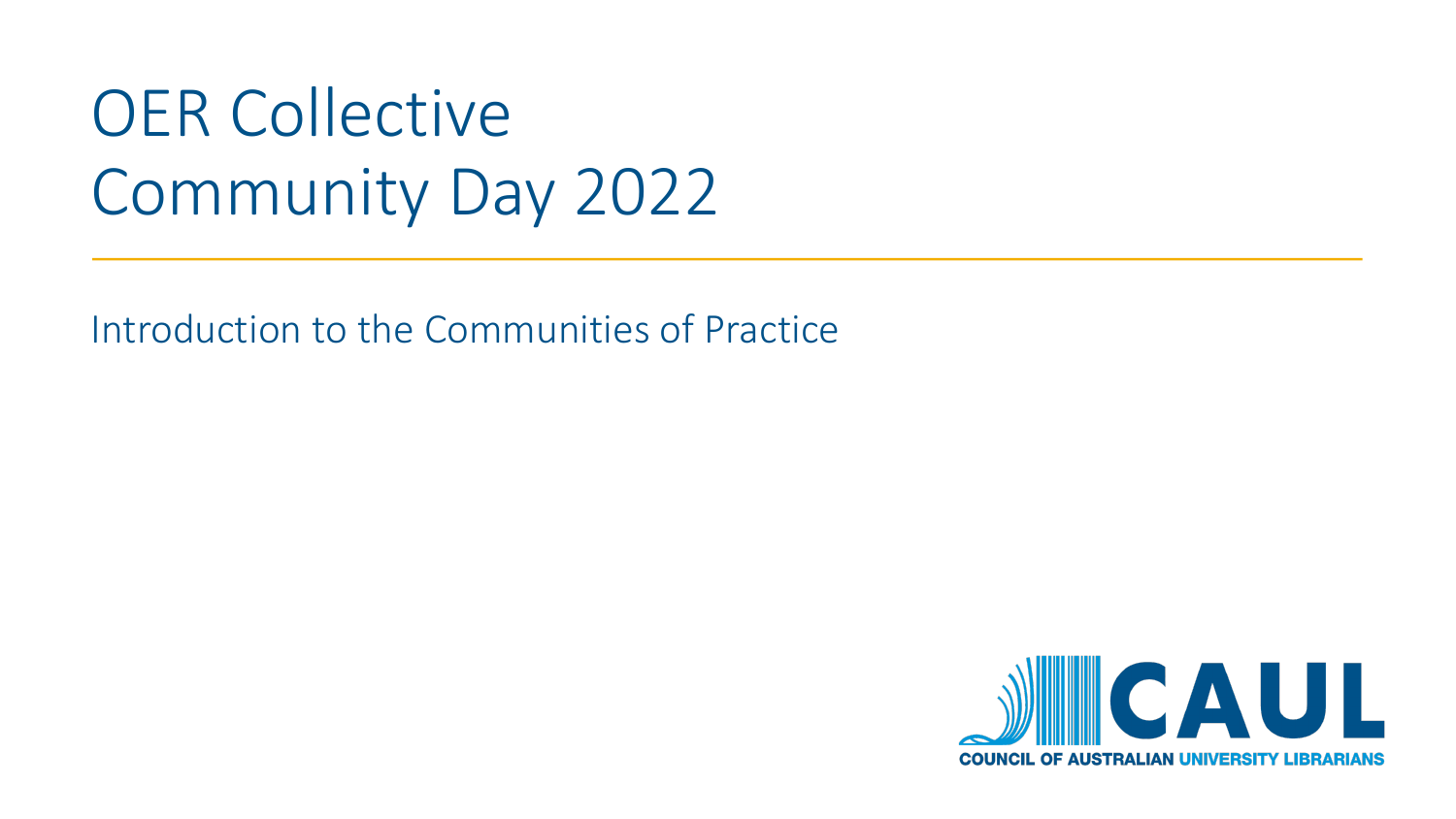

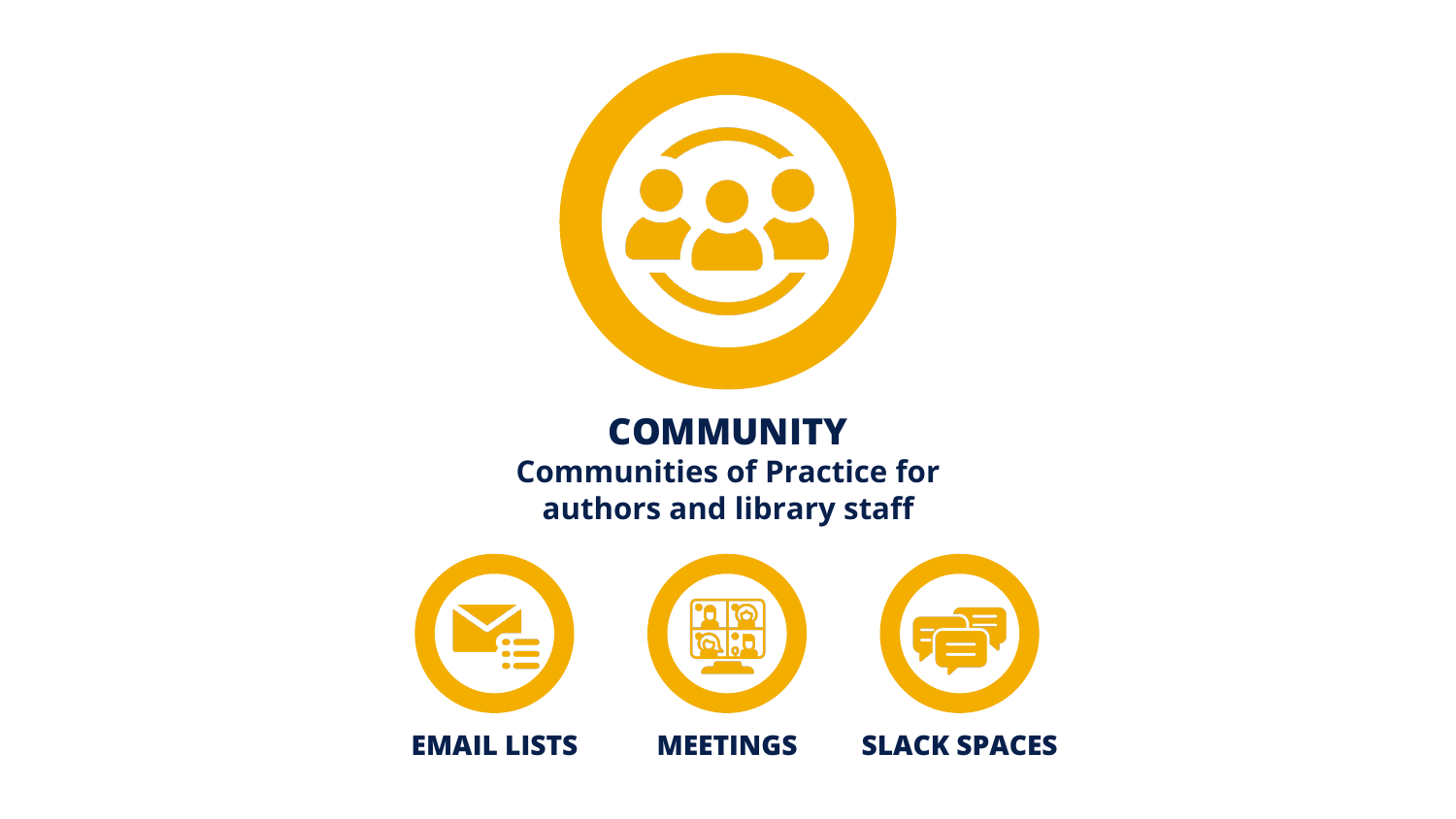

# CoPs **| About**

The Communities of Practice focus on authoring and publishing open access textbooks in participating institutions.

A forum for

- exchange of ideas
- information sharing
- capacity building
- peer support
- exploration of issues
- discussion of recent developments and practices
- community-led training or professional development.

Discussions will focus on

- understanding open access licences and copyright
- the OER publishing workflow
- grant opportunities
- supporting academic staff members in the OER publishing process
- fostering information sharing and collaboration between CAUL member institutions.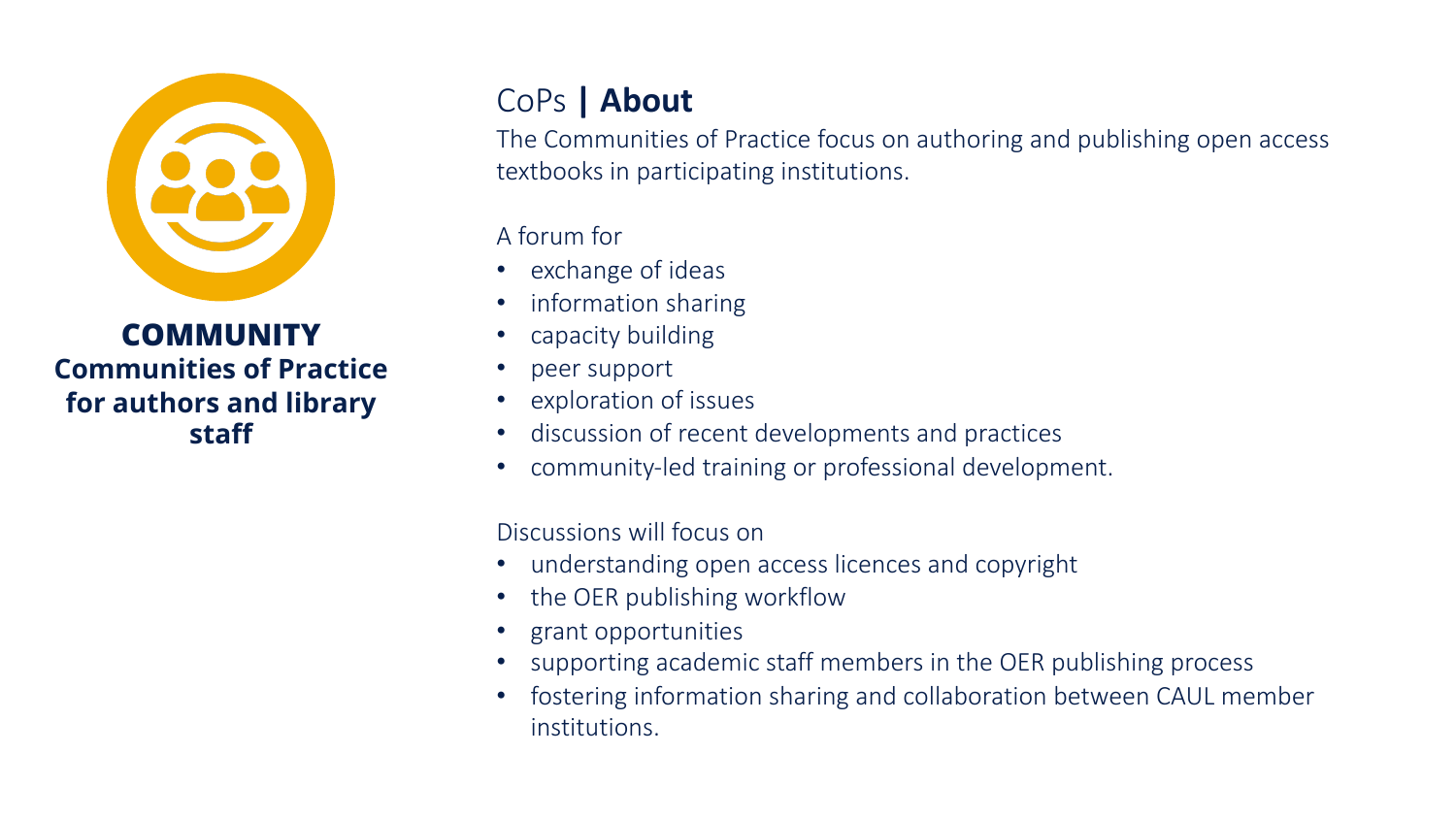

### CoPs **| Convenors**

Academic Authors:

Chloe Czerwiec | University of Western Australia | OER Collective Pilot Project Team Member

Library Staff: Kate Davis | Council of Australian University Librarians

Please direct all questions about joining to caul@caul.edu.au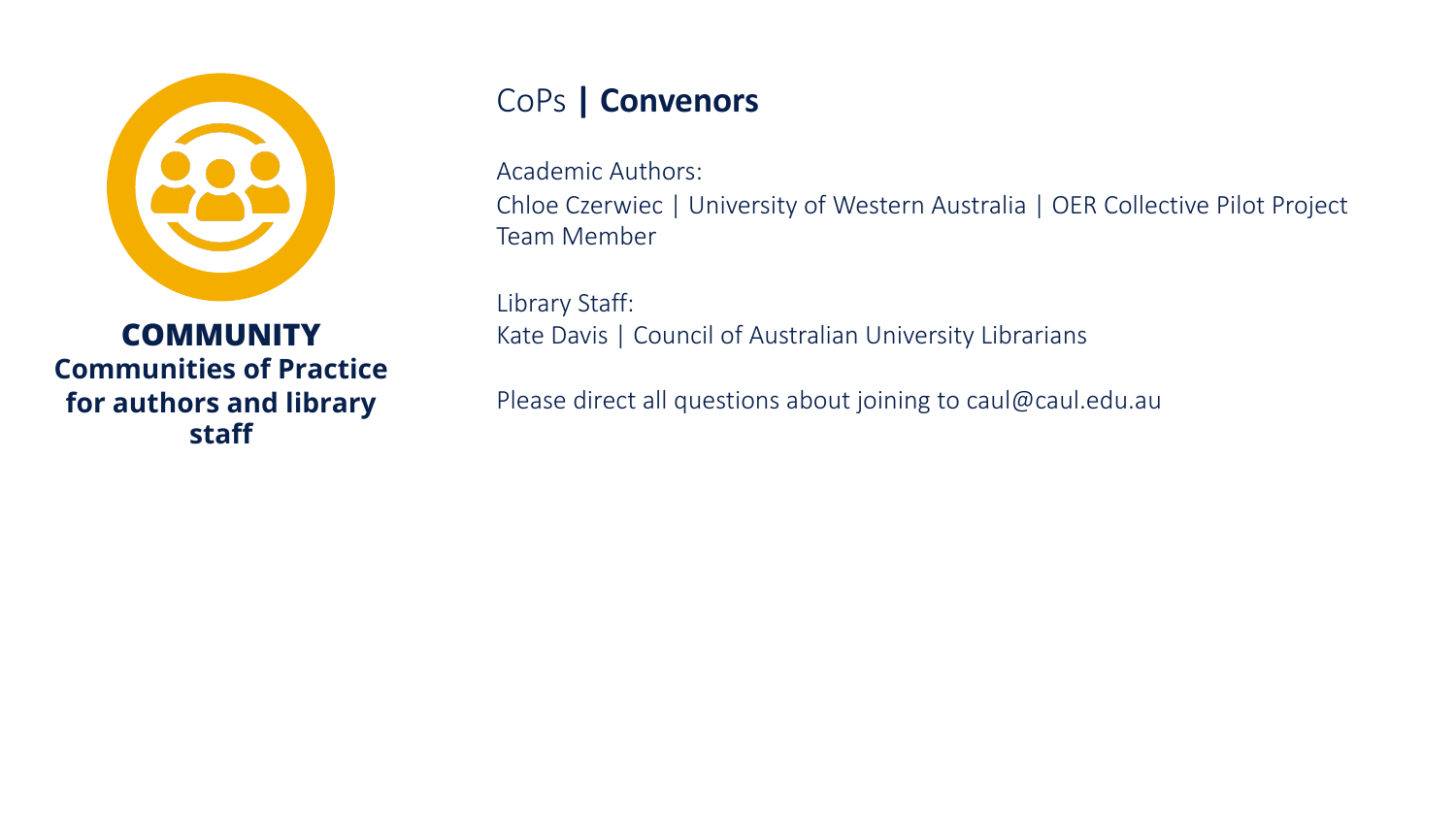



Discussion will be facilitated on key topics based on the following schedule. For each topic, a pair of topic facilitators will post to the email lists and Slack, and a CoP meeting will focus on the topic.

| Onboarding                                                             | 21 March 2022 to 10 April 2022     |  |
|------------------------------------------------------------------------|------------------------------------|--|
| <b>Getting Started</b>                                                 | 11 April 2022 to 22 May 2022       |  |
| Copyright and Licensing                                                | 23 May 2022 to 3 July 2022         |  |
| Accessibility and Inclusion                                            | 4 July 2022 to 21 August 2022      |  |
| Doing the Work                                                         | 22 August 2022 to 9 October 2022   |  |
| <b>Quality Assurance</b>                                               | 10 October 2022 to 4 November 2022 |  |
| <b>Celebrating Our Progress</b><br>5 December 2022 to 18 December 2022 |                                    |  |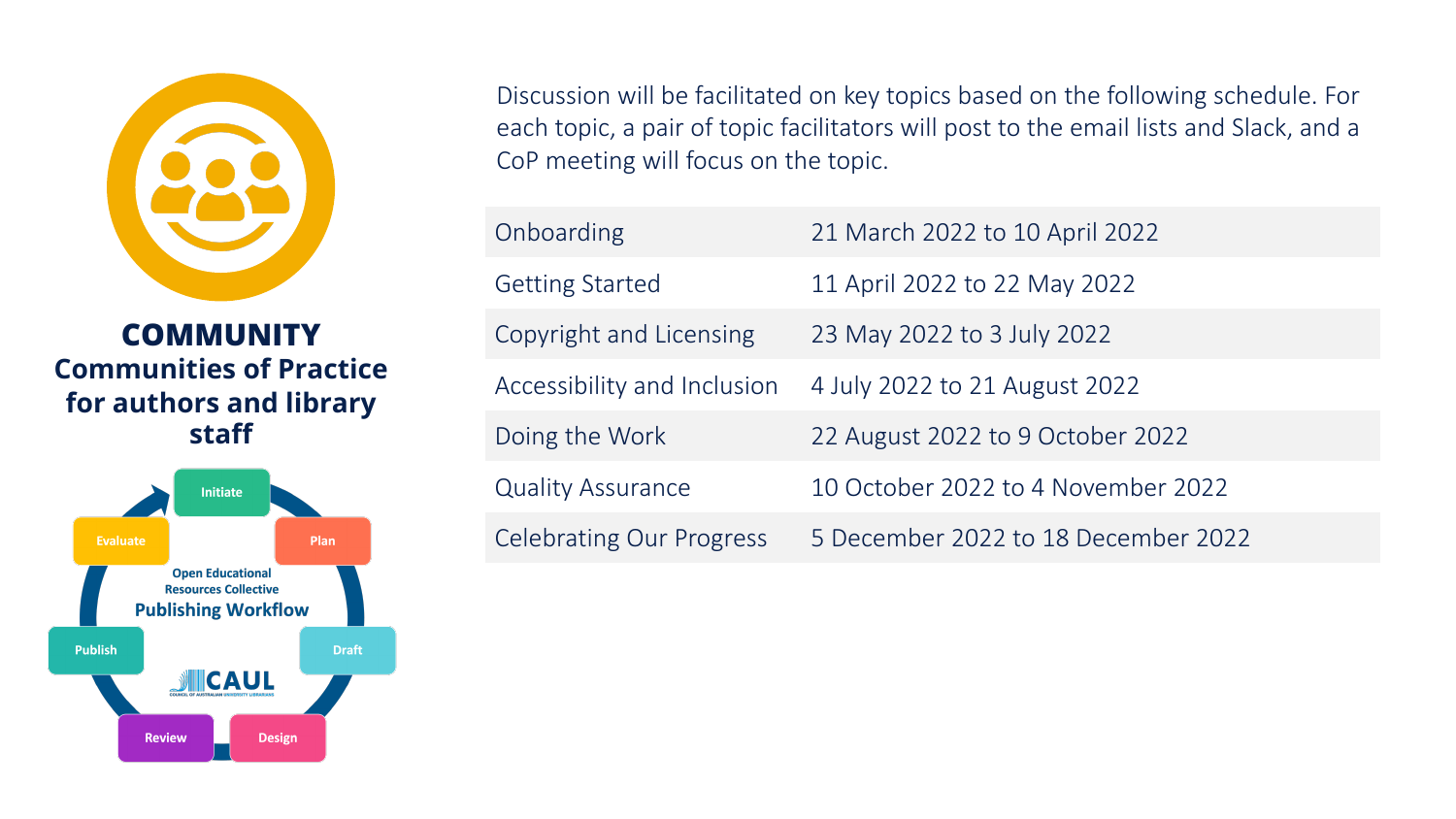



# CoPs **| Asynchronous discussion**

- Discussions on key topics initiated and led by theme facilitators
- Community-led discussion on any topic, at any time
- Share news, resources and event information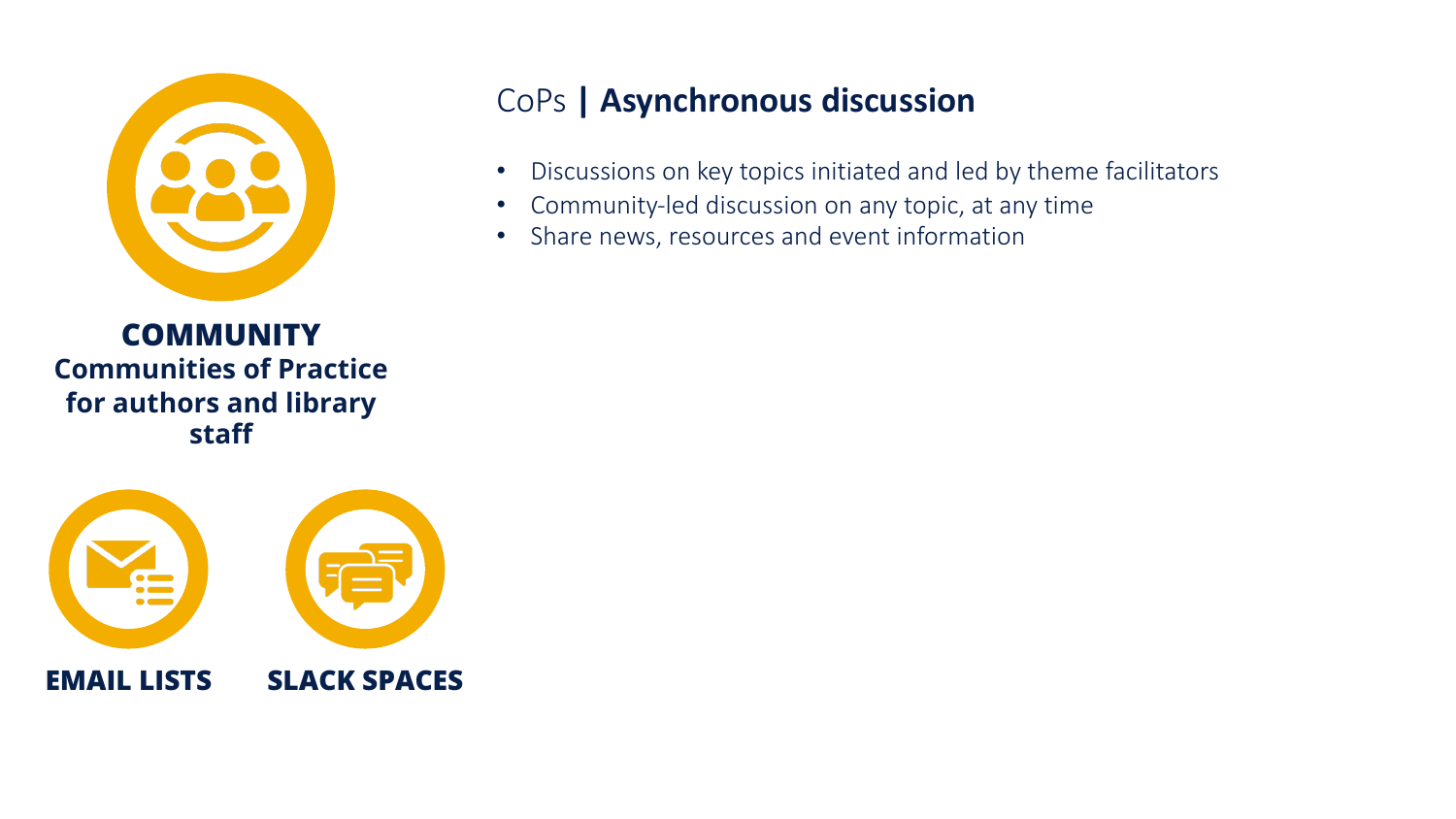

# CoPs **| Meetings**

- Training on key topics
- Open discussion sessions

**COMMUNITY Communities of Practice for authors and library staff**

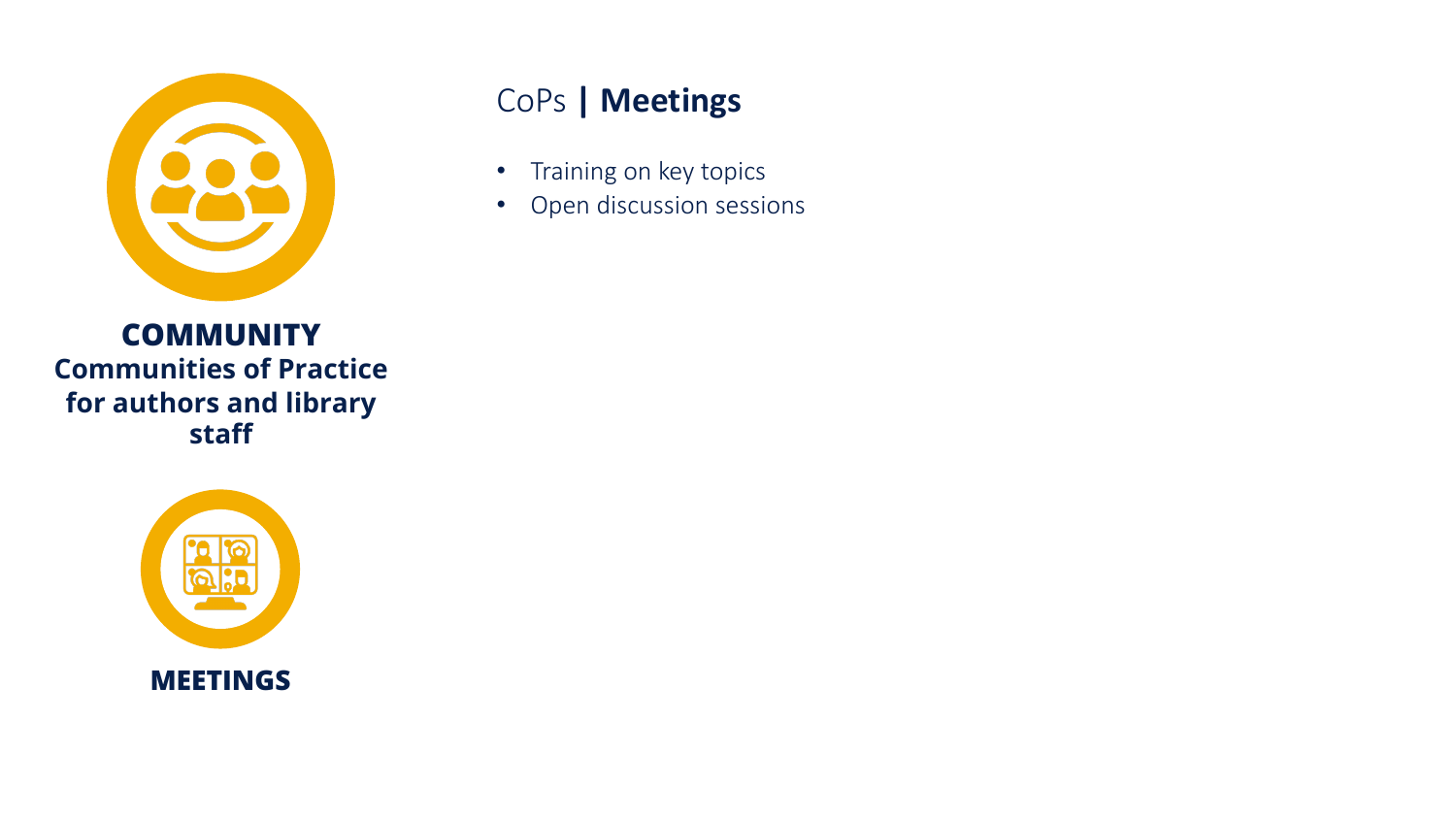| Theme                             | <b>Dates</b>                           | <b>Authors</b>                                                                | <b>Library Staff</b>                                                                 |
|-----------------------------------|----------------------------------------|-------------------------------------------------------------------------------|--------------------------------------------------------------------------------------|
| Onboarding                        | 21 March 2022 to 10 April 2022         |                                                                               |                                                                                      |
| <b>Getting Started</b>            | 11 April 2022 to 22 May 2022           | 12 April   11am AEST<br>Getting started and writing your<br>grant application | 10 May   11am AEST<br>Helping academics get started with<br>open textbook publishing |
| Copyright and<br><b>Licensing</b> | 23 May 2022 to 3 July 2022             | 24 May   11am AEST<br>Understanding copyright and<br>licencing                | 21 June   11am AEST<br>Supporting academics with<br>copyright                        |
| Accessibility and<br>Inclusion    | 4 July 2022 to 21 August 2022          | 5 July   11am AEST<br>Understanding accessibility and<br>inclusion            | 9 August   11am AEST<br>Understanding accessibility and<br>inclusion                 |
| Doing the Work                    | 22 August 2022 to 9 October 2022       | 23 August   11am AEST<br>Writing your open textbook                           | 27 September   11am AEST<br>Advocating to academic staff about<br>open textbooks     |
| <b>Quality Assurance</b>          | 10 October 2022 to 4 November<br>2022  | 11 October   12pm AEDT<br>Assuring the quality of your open<br>textbook       | 8 November   12pm AEDT<br>Facilitating a peer review process                         |
| Celebrating Our<br>Progress       | 5 December 2022 to 18 December<br>2022 | 7 December   12pm AEDT<br>Celebrating our success                             |                                                                                      |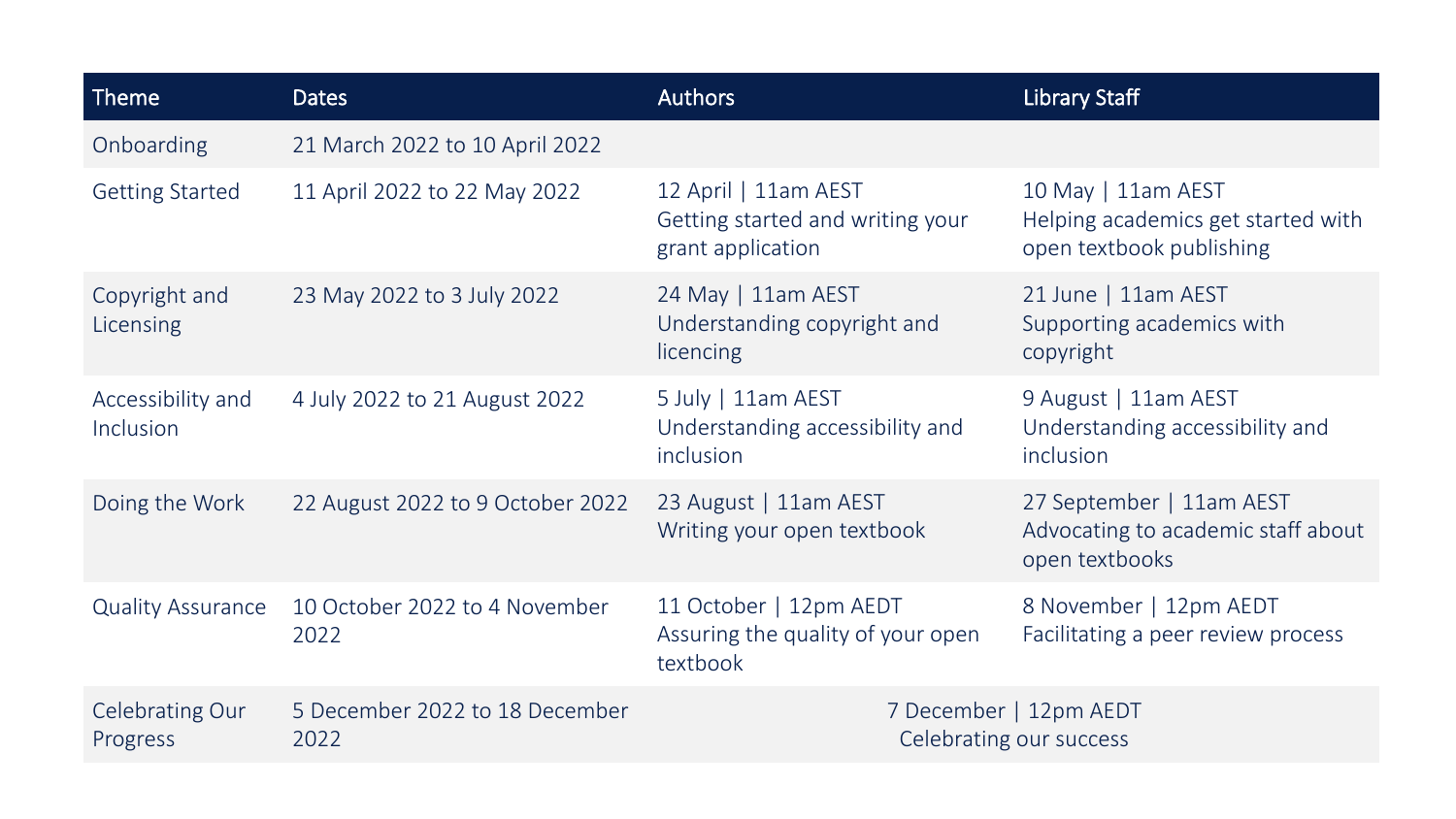

**COMMUNITY Communities of Practice for authors and library staff**



### CoPs **| Meetings**

Schedule and registration: